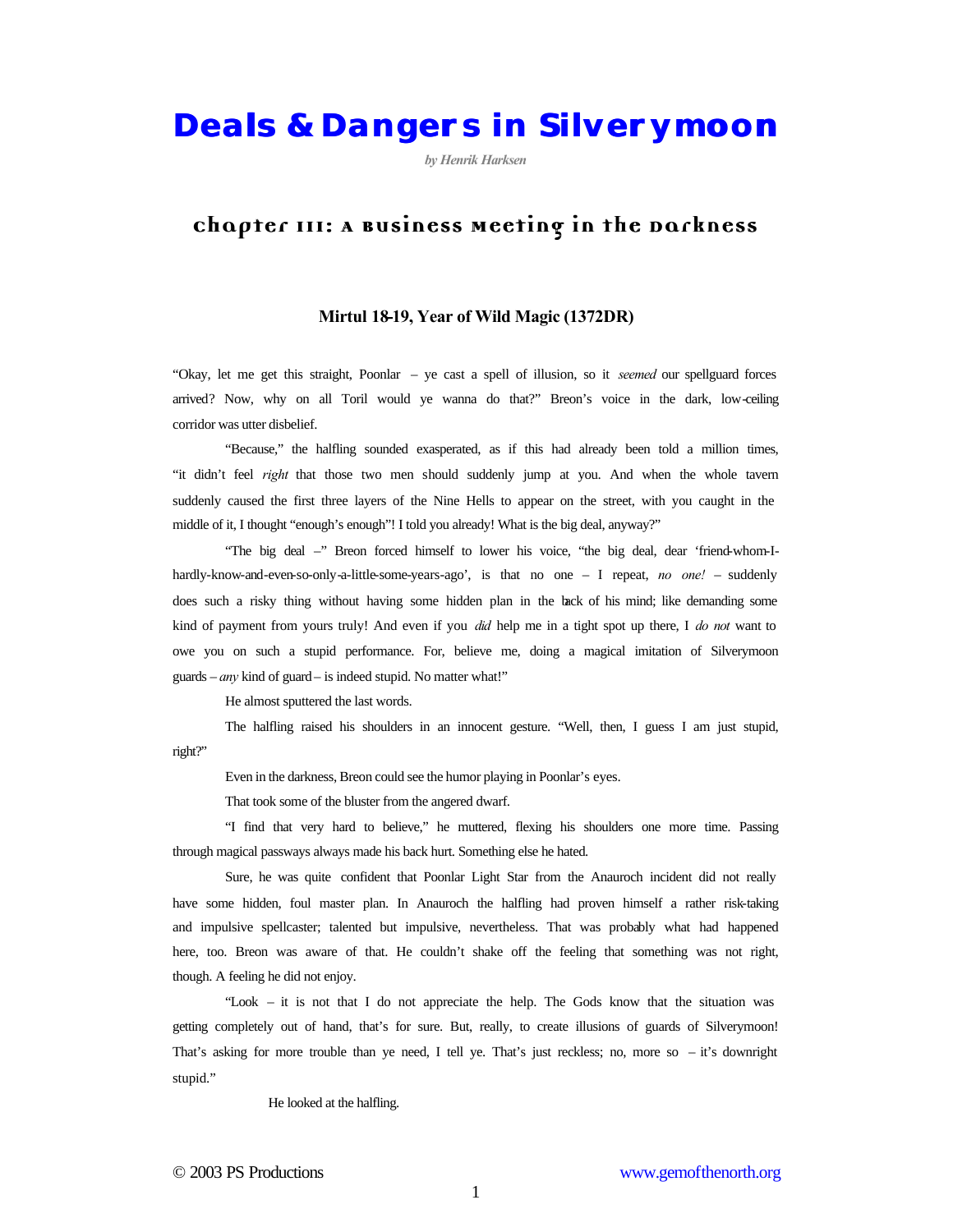"I don't buy that ye are stupid. That particular *action* was, though…" He shook his head. "It certainly *is* stupid, Poonlar. Do ye realize that? Do ye have any idea how many able spellweavers will be checking the scene up there in a few moments? *Real* spellcasters, mind ye, wanting to find out what in the Abyss just happened. And it probably won't take them very long to track us here."

"That sounds very likely, I admit. And maybe shaping that spell to resemble the spellguards wasn't one of my brightest ideas, but I improvised, okay?" The smile had gone from the bald mage's voice. "And since you're obviously in quite a hurry… why are we standing here, arguing? Do you have that much time? The longer we stand here, the greater the chance of getting caught, right? Sounds to me you do not want that."

Breon choked down whatever he was about to say in pure frustration. Poonlar was right, of course. He had read Breon absolutely correct. He pointed a finger straight at the halfling.

"Here's the deal. I go onto whatever business I need to  $d\sigma - it$ 's none of yer concern, anyway – and ye do *not* follow me." He raised the hand, stopping Poonlar's protest. "Believe me, it's for yer own safety, too, not my wounded ego. Meet me tomorrow evening at the Treant's Hall, and then we can sit down and talk under better circumstances, and with more time."

He paused, then added, "Then I can thank ye more properly, too."

Sighing, the halfling nodded. "Okay. Have it your way, Breon Blackbeard. I've learned long ago to listen to grumpy dwarves when their mind's set."

Breon smiled. "That's good. Now, fare you well till tomorrow."

He turned around and walked down the corridor. He just might make it in time yet...

"Didn't you notice something strange, with those two guys attacking you?" Poonlar called down the corridor.

Breon turned around. "What's yer point, mage? I don't have much time, remember?"

"Didn't their attack – especially that last one – strike you as odd? As something forced by magic, for instance?"

"Well… I guess it could be. Why?"

Poonlar raised his hands in uncertainty. "I don't know – I sort of hoped you would know the answer to that one." He continued, his face even more wrinkled now, deep in thought, "It also strikes me as strange that that first guy said he recognized you. Don't you think so too?"

"Ah, well, yeah, I suppose it is. I wouldn't be surprised to find out he just saw *some* dwarf do something to that wheel, though. Through the years I've learned that to some humans, dwarves all look alike. I don't understand why, but that's how it is. Even more so in the darkness – ye know, with their bad eyesight and so… Could be the case here, too, ye know."

"Yeah, that's possible, I guess. Another thing – although it all seemed so random and out of control up there…" He looked straight at Breon, concern in his eyes. "How do you know that fireball wasn't aimed *at you*?"

This time it was Breon's time to raise his hands. "I guess I can't know for sure. Unfortunately I do not have the time right now to find out. It'll just have to wait till another day. Gotta go, remember? The sooner, the better – especially with a possible arrival of law enforcers any moment now."

The halfling shrugged and rubbed his bald head. "I only hope you know what you're getting into, that's all. Seems to me it may be something ugly."

2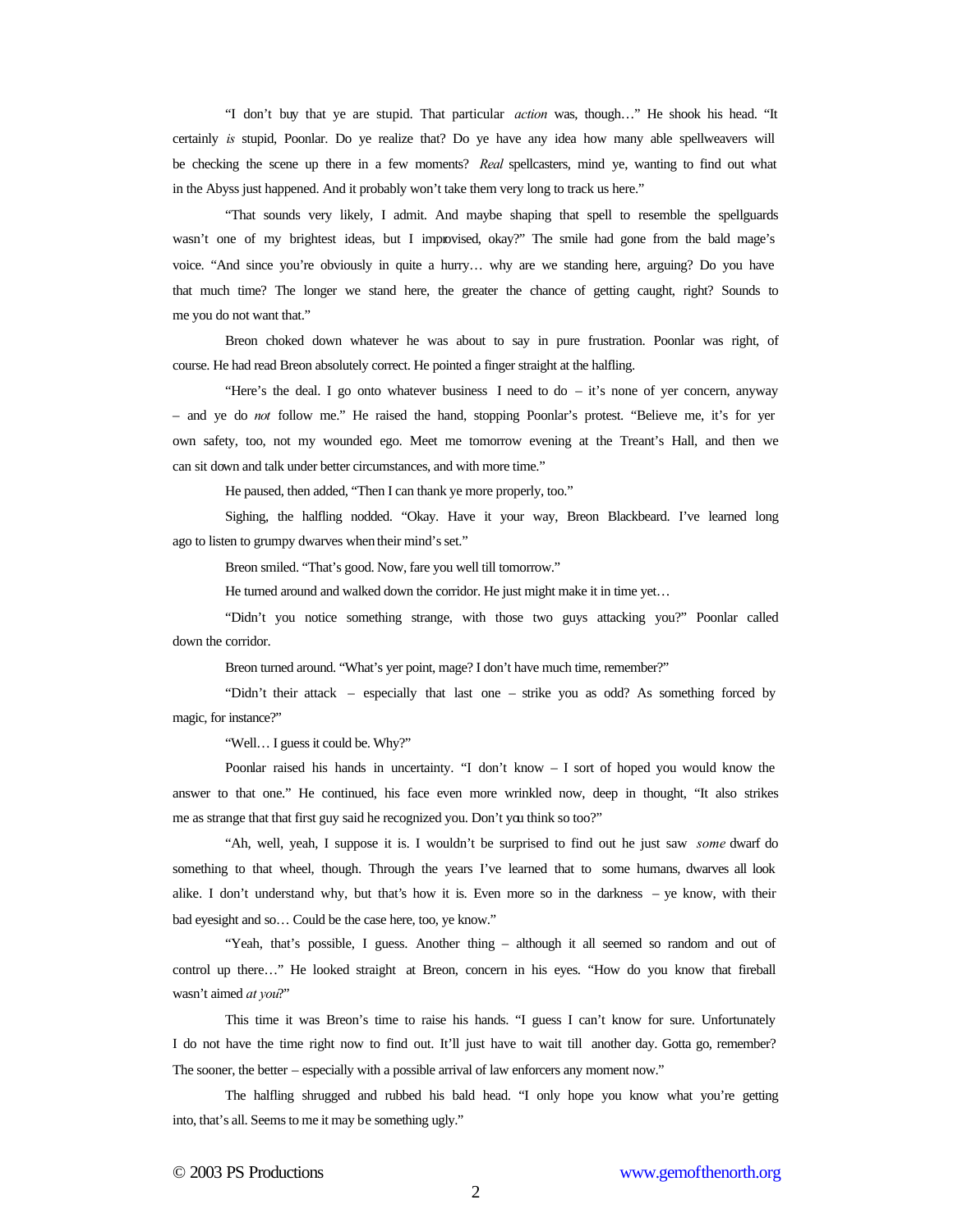Raising an eyebrow, the old merchant tipped his hat Poonlar's way and turned around, continuing down the corridor once more.

"Isn't it always?"

\*\*\*

A few moments later, the thoughtful halfling made up his mind about something. With a casual shrug he took off his cloak. As he put it on reversed, he simply disappeared from sight. He was glad the diversion with debating his illusionist performance had succeeded – the usually keen-minded dwarf hadn't had time to wonder how the mage had managed to cast a spell of transportation within the powerful wards of Silverymoon; wards that prevented just that. Otherwise he didn't like the feel of it all.

He'd just have to bide his time, he figured. Then he walked down the corridor, the same direction as the dwarf.

If at that second he had turned around, he would have wondered about the shadowy spot that suddenly moved down the corridor, too. A shadow that had entered just before Breon's exit.

If it had been possible to see any features in this shadow, he would also have noticed and wondered about the slightly intrigued smile it wore.

As it happens, none of this was seen. And so they both moved down the dark without further incident.

\*\*\*

## *Well, 'Demon Dealer', why hasn't he arrived yet?*

"I… I don't know for sure. Something happened by a tavern he passed, I've heard." He didn't quite succeed keeping his voice calm. He quickly continued, "But he should be well on his way again. I expect him here any moment, now."

Annoyance. *I hope you are not mistaken. It would not please me to know that he has backed out of this 'deal' of yours because you screwed up.*

With that, the voice was gone.

Taking a deep breath, he removed the stone to the folds of his cloak again. He certainly wouldn't be pleased to know that, either.

A sharp wind caught his attention. Standing by one of the entrances to the cave, one of his men gestured in quick succession, and with a sight of relief he nodded. Then he walked briskly over to the desk and sat down.

The dwarf was coming.

\*\*\*

Turning down yet another rarely used corridor, Breon knew he was being watched. That was to be expected, of course. He would almost be disappointed if not. Pretending not to notice, he moved on, at a casual pace.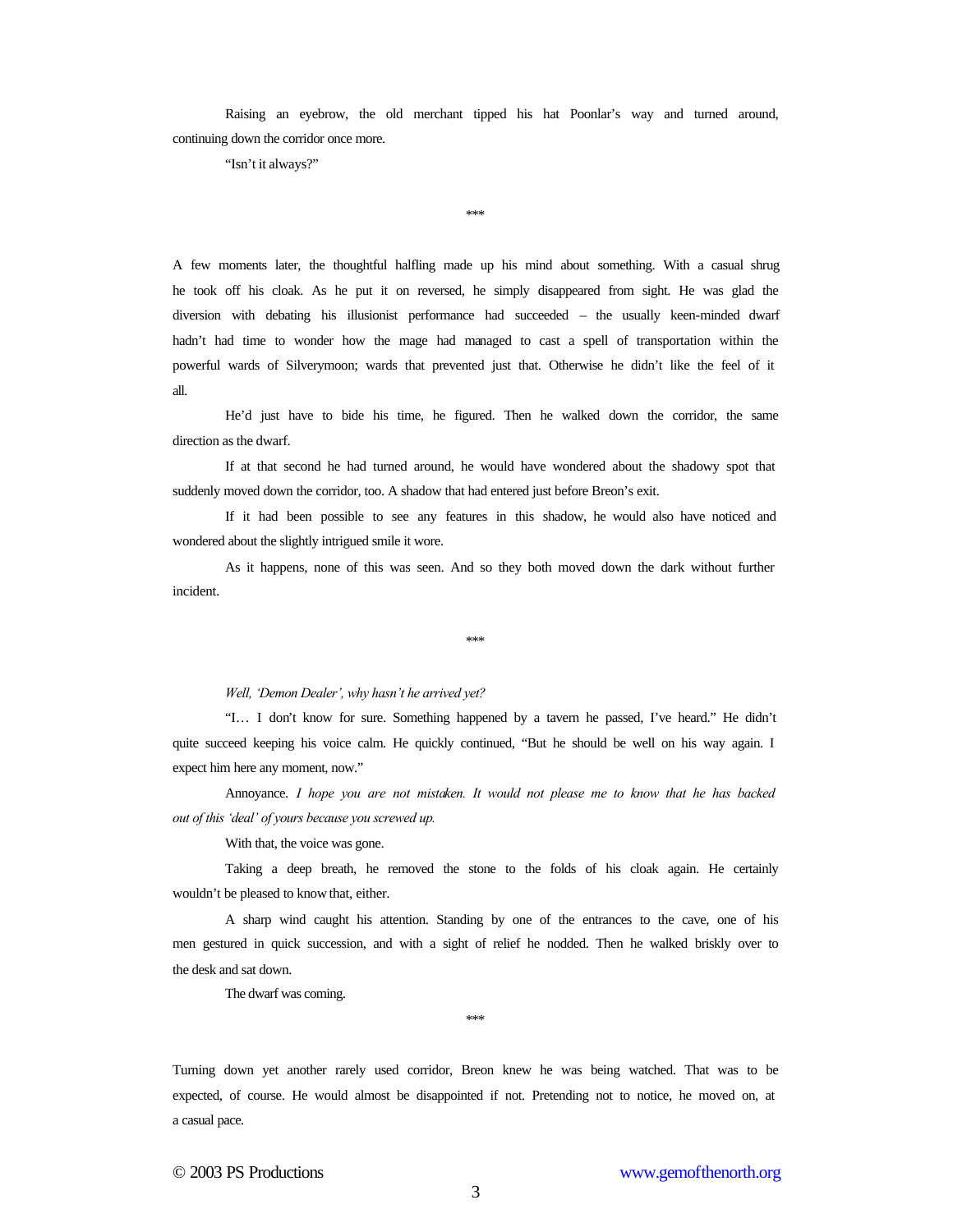There – there was the human that he was supposed to meet at this place. The merchant saw him before the man exited the dark crack in the wall. They greeted each other in the secret thieves' cant; a fairly complex code of hand movements. (Despite being human, the man obviously had at least an acceptable eye vision in the dark, Breon noted.) Breon ended with gesturing the secret signal they had agreed upon, the man readily following with the agreed upon answer. Satisfied, Breon tipped the hat a little.

"Where is your master – this 'Demon Dealer' – Torh?"

The man's features darkened. "Watch your mouth, Blackbeard. He is not my master; as you well know."

Breon raised an eyebrow in slightly sarcastic surprise. "Oh, well – my apologies, Torh. One never knows, you know." With an air of innocence, he continued slyly, "I guess the word on the streets is incorrect, then."

Scowling, the dark clad man pointed his head. "Enough of this banter, dwarf. Do you want to meet the Demon Dealer or not?"

Impressed, Breon wondered what amount of wealth had been promised Torh. Torh was little more than an average burglar – his prime quality being that he always delivered his 'goods' on time. If not for his temper he might even have raised within the ranks of the relative few organized thieves operating within the walls of Silverymoon – but his temper had always been the key reason he never climbed above the average rogue. It was widely known that he was too likely to end up in a brawl even in more delicate situations. So no one wanted to have him 'get' anything bey ond basic goods. Must be some promise, Breon thought, for Torh to check his temper this way.

Bowing in mockery, Breon replied. "Of course I do, Torh. I forget myself. Forgive me. Please lead on."

As they moved away, he felt more than saw the quiet, athletic figures following them just outside view. About twelve, he estimated.

\*\*\*

Entering the high-ceiled room, Breon noted the leather-clad halfling sitting on a wooden chair with an almost arrogantly high, ornamental chairback. He sat behind a large darkwood desk that dominated most of the other end of the room, a cloak casually draping his thin shoulders. On the desk several scrolls were laid out in an orderly fashion, and so were feathered pens and differently colored vials of ink. In front of the desk stood another, comparably simpler wooden chair. Other than the leathers with many pockets and strappings adorned regularly by daggers, the halfling looked like the average halfling on the street; the best of disguises, Breon acknowledged. And fitting the too scant descriptions he had of Luri Demon Dealer. Not much to go by, at this time.

With a casual glance around the room, Breon surveyed what else might be of interest. Standing on each side of the doorway stood two humans, clearly guards and likewise clad all in leathers. Each were armed with a short sword and a minimum of four daggers around their person; placed so he could not miss noticing them. There appeared not to be other entrances – or exits – than the one he just came in through. In the corner to his left stood a tall brazier, from whence a faint light shone, illuminating the room.

© 2003 PS Productions www.gemofthenorth.org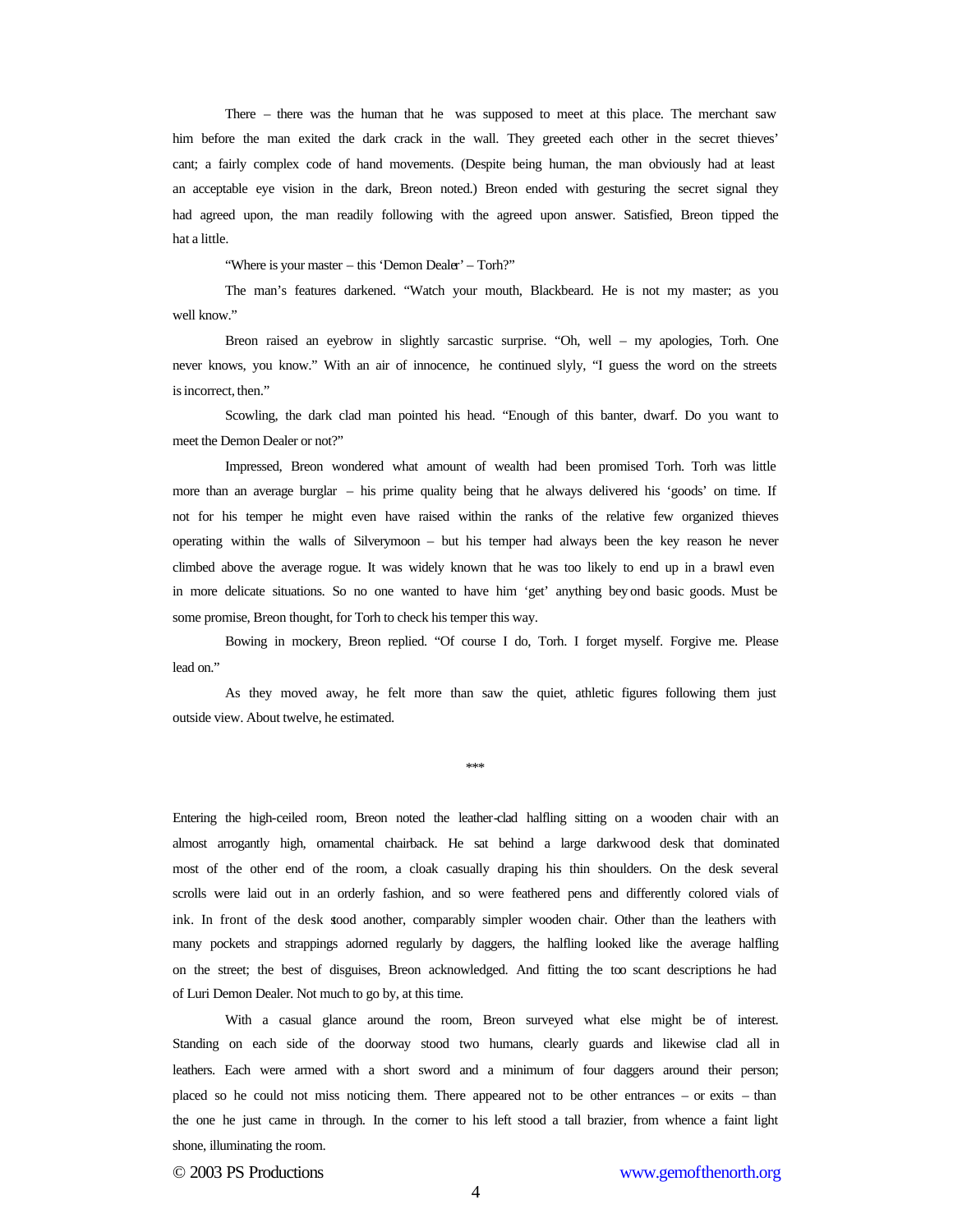Looking back at the halfling, he briefly registered that the wall right behind the large chair looked like it was hidden in the shadows.

Behind him, Torh closed the stone door. If anyone passing outside right now, Breon knew, they wouldn't be able to spot the door. Clever stone doors created by dwarves always worked that way, even to a trained eye.

With a flourish movement he took off his hat, bowing.

"Luri Demon Dealer, I take it?"

"At your service. And you are Breon Blackbeard, I take it?"

Breon seemed to notice something on the feather in his hat, then irritably blew it away. He looked back up at the halfling, apologetically, then straightened up, placing the hat back on his head. Apparently the little show worked, for the halfling didn't seem to realize what had truly transpired. Seemingly an innocent gesture, he had in fact done something very risky; he could now see if there was any magic in the room.

He cleared his throat, as if bothered by the dust.

"Yeah, that's me, all right. Now, forgive me the bluntness of my question, but I like to go straight to the point  $-$ "

The halfling bowed his head in brief acknowledgment. (Yep, the cloak was magical, Breon saw now, with clarity.)

"– but how do I know that ye are who ye claim ye are? I do not wanna do any more business with no errand boys…"

The halfling stalled Torh's angry move toward the calm dwarf merchant.

"My time is too precious for that," Breon ended.

The hafling smiled, and stood up from the chair. He waved a fuming Torh back to the closed door.

"That, Breon Blackbeard, is a very legitimate question; and one I do not very often hear when conducting business. A shame, actually. One can't be too careful nowadays.

"Now, I have this distinct feeling that you probably wouldn't believe whatever I proposed on my own initiative. Therefore – " he leaned forward on the table, "what would it take for you to believe me, Blackbeard?" (The dagger he just saw a glimpse of was magical too. Not much, though.)

Breon could not help but admire the halfling for his adept rhetorics; now the halfling – who probably *was* Luri Deamon Dealer, Breon now believed – had played it into Breon's hand to make the first move. After all, 'clearly' the halfling had just agreed to do whatever test was necessary to prove who he was; hence he was honest, right?

The experienced merchant, however, was prepared for that too.

"Not much, halfling. Just show me the palm of yer left hand."

A little surprised, but with only the briefest moment of hesitation, the leather-clad halfling did as requested. With one hand never wavering from his whip – you could never be too careful – Breon took a step forward and, sending a small prayer to the Lady of Luck, looked closer.

© 2003 PS Productions www.gemofthenorth.org Yep, there it was. The dwarf had tried to gather some information on this so-called Demon Dealer. He hadn't found out much, but that was at least better than nothing. Most of it he couldn't be sure was true, he knew that very well; theoretically it *could* be false information planted by the alleged Demon Dealer himself. If he was clever enough, that was actually very likely. Breon had an extensive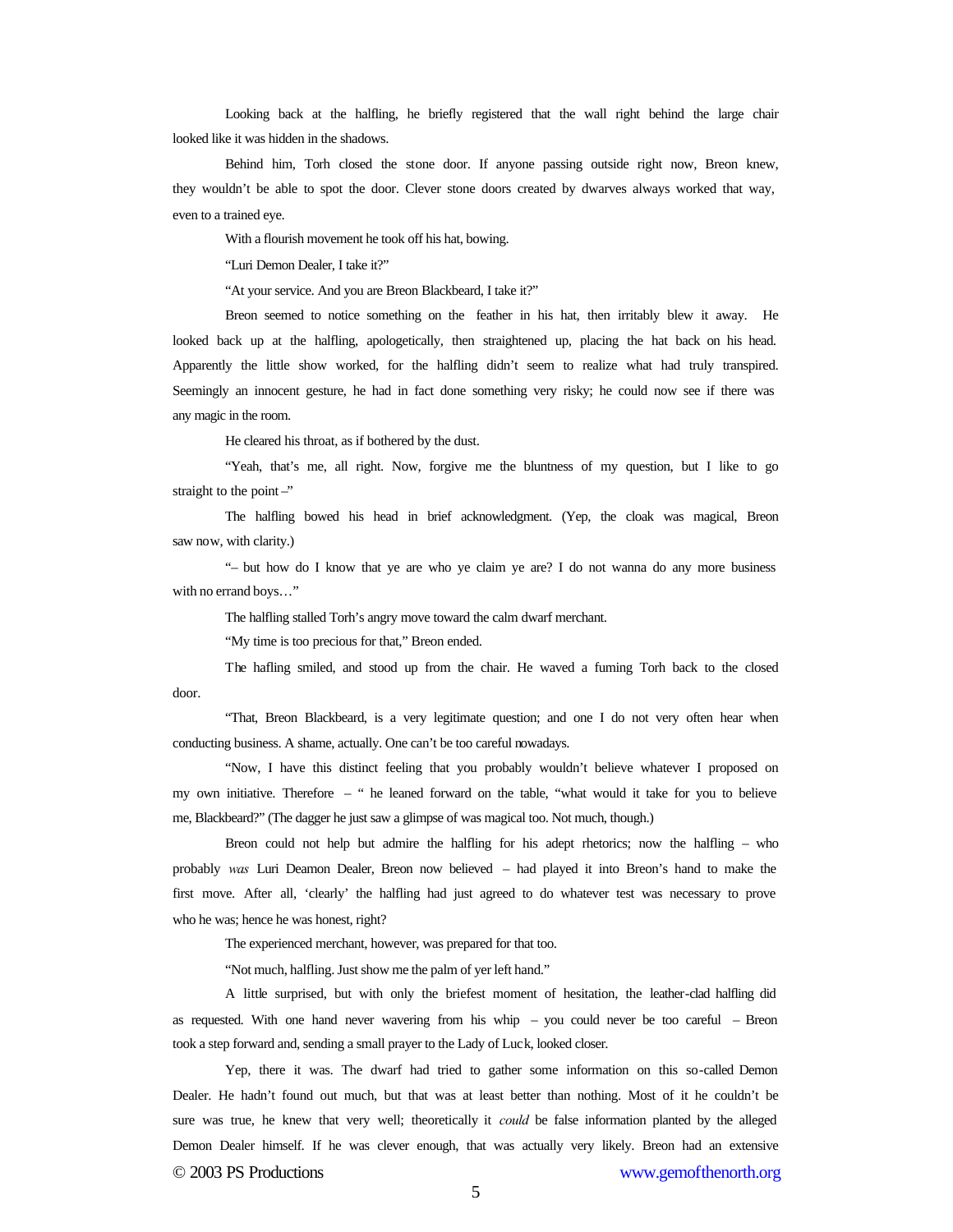web of connections, however, and one of the friends he had made while an active Harper, had told him something that proved invaluable now. Baylee Arnvold had told Breon that he had once met a halfling in the ruins of Dragonspear Castle. The halfling had tried to steal some magical items from those ruins. That halfling had referred to himself as "Luri Demon Dealer." Baylee had efficiently discouraged him from that particular theft, cutting his palm with one of the very magical items Luri wanted to steal, a magical blade blessed by Loviatar. According to legend, said Baylee, a wound dealt by this blade could never heal properly; at best a red scar would mar the skin. And no magic could hide it. Smiling grimly, Baylee had added, "I bet that scoundrel hadn't had in mind being at the receiving end of *that*, when he set out to find it."

And there it was, right before Breon – an angry red scar.

With a nod he stepped back and said, "Baylee gives his regards, Luri Demon Dealer."

As if suddenly burned, the halfling snapped his hand back, and for a second an ugly scowl dominated his face; then he was calm again. He went back and sat down again, with an air of casualness. Breon could see that it was somewhat forced, though.

"So you've met one of my old friends?" the Demon Dealer asked conversationally. He motioned for Breon to sit too.

Breon sat down.

" 'Old friend' was not the term I heard, but otherwise, yes – yes, I have."

Luri gave a brief nod. "It's of course understandable that you have used whatever connections you have at your disposal to learn what you can about me – very shrewd of you to consult him of all people. Besides me he is the only one who know of the origin of… this – " he wiggled the hand with the scar, "as you might have guessed already. Well, then, I hope you are satisfied now. Now you know I *am* who I claim to be. And as much as I would love to sit here and talk about my old friends and how you come to know them, I have other urgent matters to attend to this day. Like you, I am an honest, hardworking merchant. So let's go straight to the point, as you yourself said. What do you say – shall we get on with the business at hand?"

I wouldn't exactly call you 'an honest merchant,' Breon thought. Still, he put a professional smile on his face. "Yes, let's."

Smiling a wide smile, probably intended to be amiable and trusting but in fact looking very wicked to Breon, Luri placed his hands on the desk. (No rings with magic.)

"Have you agreed to the terms?"

Breon feigned a look of surprise. " 'Terms'? I was under the impression that it was a proposal. One that was negotiable."

"You did? Well, how unfortunately. How did you come to hold that belief?"

(They now played the game of dealing, they both knew.)

"I don't know… Your errand boy, there," he waved in a general direction behind him, clearly indicating Torh, "he wasn't very good at clarifying many of the questions I had. So I took it for granted – in fact, I was under the *clear impression* – that it was all just a framework from which we could reach something more substantial when we actually met."

Before the halfling could make a reply, Breon halted the discussion. "I do not see a need to go into such specifics, however, before I have seen – with my *very own eyes!* – what you are trying to sell me. Only an incompetent and inexperienced merchant would do such foolishness."

© 2003 PS Productions www.gemofthenorth.org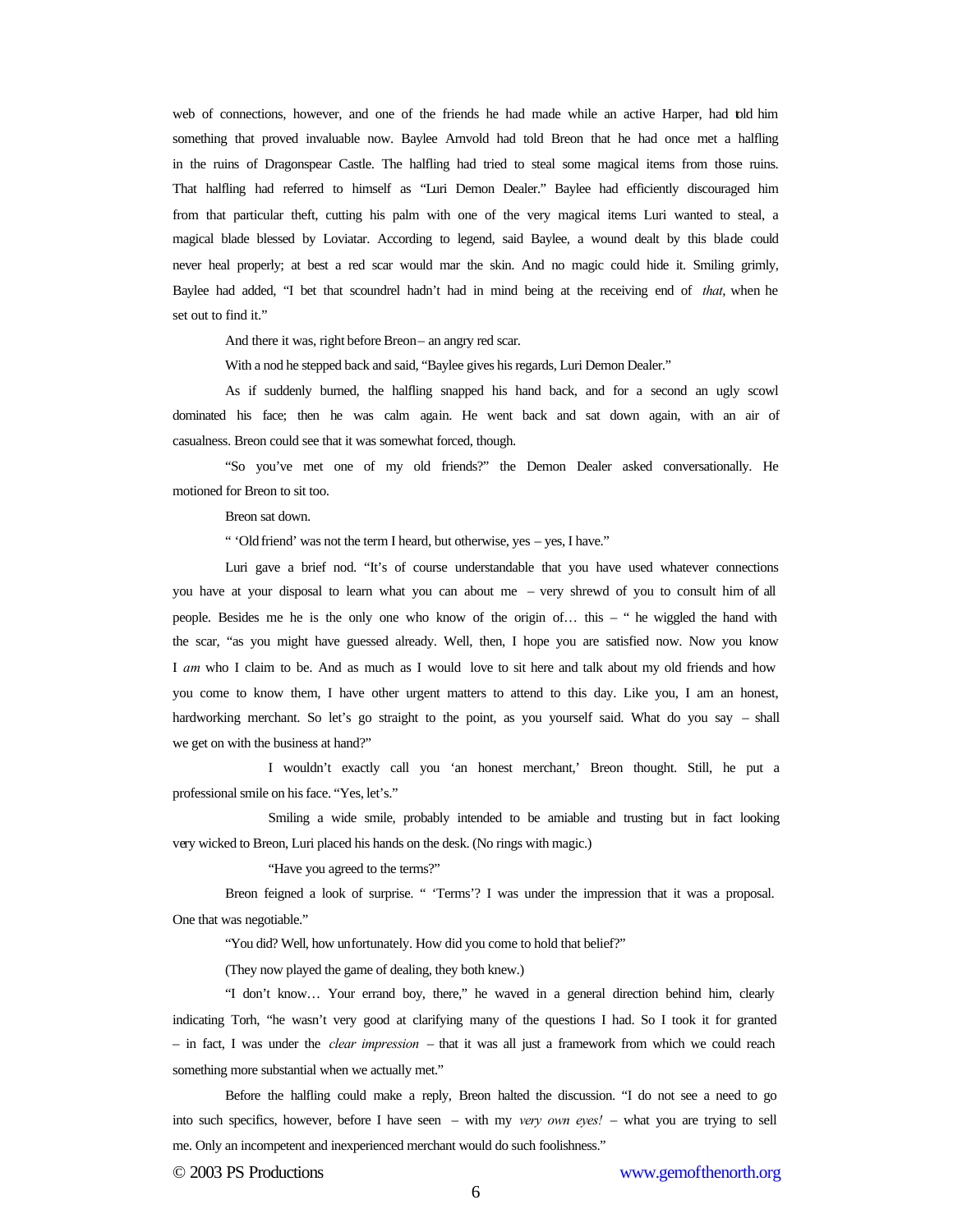He added that for show. It often impressed dealers who didn't know him.

To his silent annoyance it didn't seem to have much of an impact on Luri. He knew then and there that his suspicion that this was going to be one of the harder deals to get through was correct.

"Of course, of course. I almost forget myself. Where are my manners? Please accept my sincerest apologies, Breon Blackbeard. That is only a fair request. So let's get moving, so you can take a look at it."

Pointing a finger he turned the light in the brazier down low.

"And, then, let's talk and see if the deal I am offering is not worth the price I ask."

As the light almost disappeared completely, an eerie feeling slowly spreading along Breon's spine. The dwarf saw that behind the halfling the large shadow at the wall seemed to somehow expand itself, opening up a gaping hole of nothingness. He had seen much in his days, but this was something extraordinary. This was something… *wrong*.

Rationally he concluded that it was a combination of the brazier's disappearing light and the shadow created by the high chairback. But somehow he was not convinced that was it at all. Yet it was not magical, either. His magical eye view didn't reveal anything in the shadow.

The halfling moved halfway into the darkness, beckoning the dwarf to follow.

"It's right this way, Breon Blackbeard."

Breon managed to keep his confident posture. Rumbling in his beard something about "being no stranger to using magical portals" (yet loud enough for Luri to hear, he hoped), he walked toward the now-almost disappeared halfling. His senses even more alert to any possible danger now. To paraphrase what the man had said, you could never be too careful.

It was not that Breon had not expected something like this to happen – after all, the very thing he had been offered couldn't possible be inside Silverymoon's walls. Not without being noticed a long time ago. Still...

The voice of Luri Demon Dealer spoke. "I will advise you to take my hand anyway, as you may feel a little uncomfortable travelling this way. As you well know, of course."

Did he hear a faint trace of mockery?

His right hand never wavering from his whip, Breon took the hand penetrating from the solid darkness.

"Now, don't let go. And go exactly where I go…"

Stepping inside the darkness almost knocked the sout dwarf out. Not only did his darkvision disappear at first, but all his senses felt like they were weirdly stretched, a most unpleasant feeling. He had to fight to force his stomach to settle down after its initial protest. Soon his vision returned, partially at least. The halfling was a muffled figure stretching unnaturally in a world of layers upon layers of shadows within shadows. He found that knowing distance and time here was as good as impossible. As they travelled through this unnerving nightmare landscape – moving from solid shadow to solid shadow? – Breon focused on walking exactly where the blurry halfling walked, all at a brisk pace. In this totally unknown territory that was not easy for him, but somehow he managed to do it; the grip on the halfling's firm hand sometimes the only reason he didn't stumble or lose himself. It was only at the last moment before they entered the light again that the dwarf thought – imagined? – he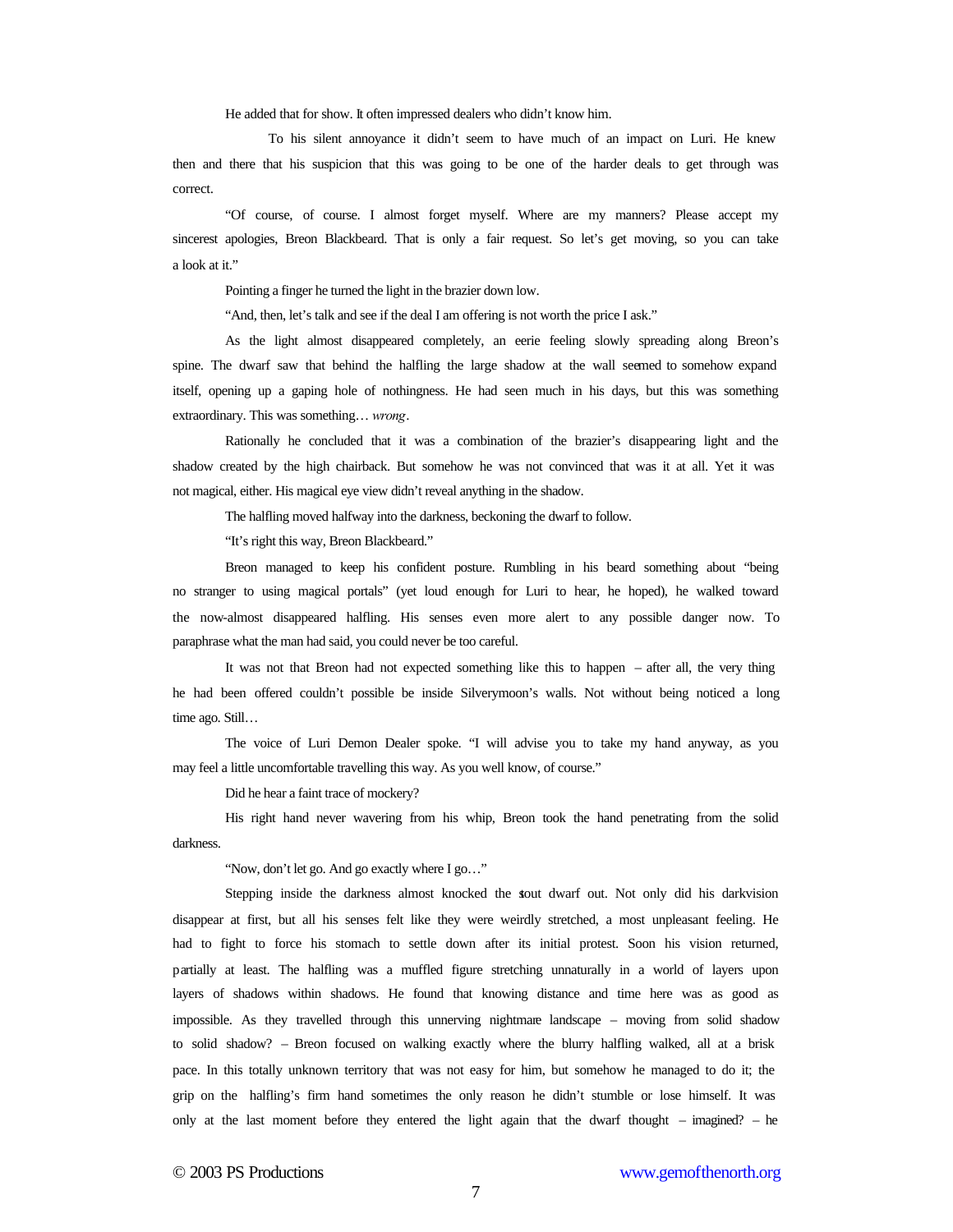caught a glimpse of another figure in there with him and Luri, shrouded in the darkness. It seemed to gesture something to the halfling, who gave a brief nod…

The world was all light, then. The world took on its normal shape again. The sharp smell of rain in a snowy forest, shadows parting to stand as trees in a forest – and before he could gather his senses any further, Breon's forehead exploded in pain, and he stumbled to his knees in the snow. A curse – the halfling? – hissing "Not on his forehead, you *idiots*. He's a dwarf, by the Gods! – he's thickheaded as a rothé."

Instinctively trying to roll away, grab his whip and fumbling with a pouch in his cloak – all in one practiced motion – he felt something trickle down his brow. Blood, he grimly surmised; ruining what little of his eye sight was coming back to him after that mysterious travel.

"Stones," he muttered, gritting his teeth, taking a stab in his side from a sword. Luckily it didn't do much damage, thanks to another of his protections. Judging the whereabouts of the stabber from his hit, Breon jumped into the man with as much force he could muster, still desperately trying to get a bearing on the situation, and have weapons up and ready.

They landed back on the ground, Breon on top of him. He heard the man's grunt as his head cracked violently into a stone. Yet more blood splattered Breon. The man did not move anymore.

The struggling merchant had no time to relish this small victory, for right then the world seemed to attack him from every angle possible. Slashing, stabbing, and cursing. It did not improve matters that he was somehow entangled in the man's ill-smelling cloak, preventing him from getting the whip free.

Finally escaping the clutches of the cloak, Breon desperately rolled to his left, barely avoiding a blow from the hammer that crushed down hard where he'd just been the second before.

Before he managed to snap out the whip or could reach into a pouch, another blow hit him forcefully from behind. The world swayed dangerously and doubled before his eyes. Cursing in helpless frustration, the merchant fell into the darkness falling onto him...

\*\*\*

"Hey – *wake up*, I say!"

An excruciating pain his first sign of consciousness, the bleeding dwarf awoke to the world again. It was a pain easily comparable to the hangover of a party of wild drinking of dwarven spirits.

"C'mon now, Breon – don't you want to go after those guys, and see what they're up to, huh? Then *wake up*, by the Gods!" Something wet and sweet was pouring in between his bleeding lips. He already felt more invigorated.

Poonlar? Here? What the…? Opening his eye, he looked up at the halfling mage. A smile lit up Poonlar's face. The look of concern never left him, though. He poured the last contents of the vial down Breon's lips, and said over his shoulder, "He's coming around now. I'm pretty sure he's okay again. Nothing serious."

Another figure stepped forward, behind Poonlar. A middle-aged grey-bearded bard in practical travelling clothes looked down at the merchant from beneath his hood. Breon recognized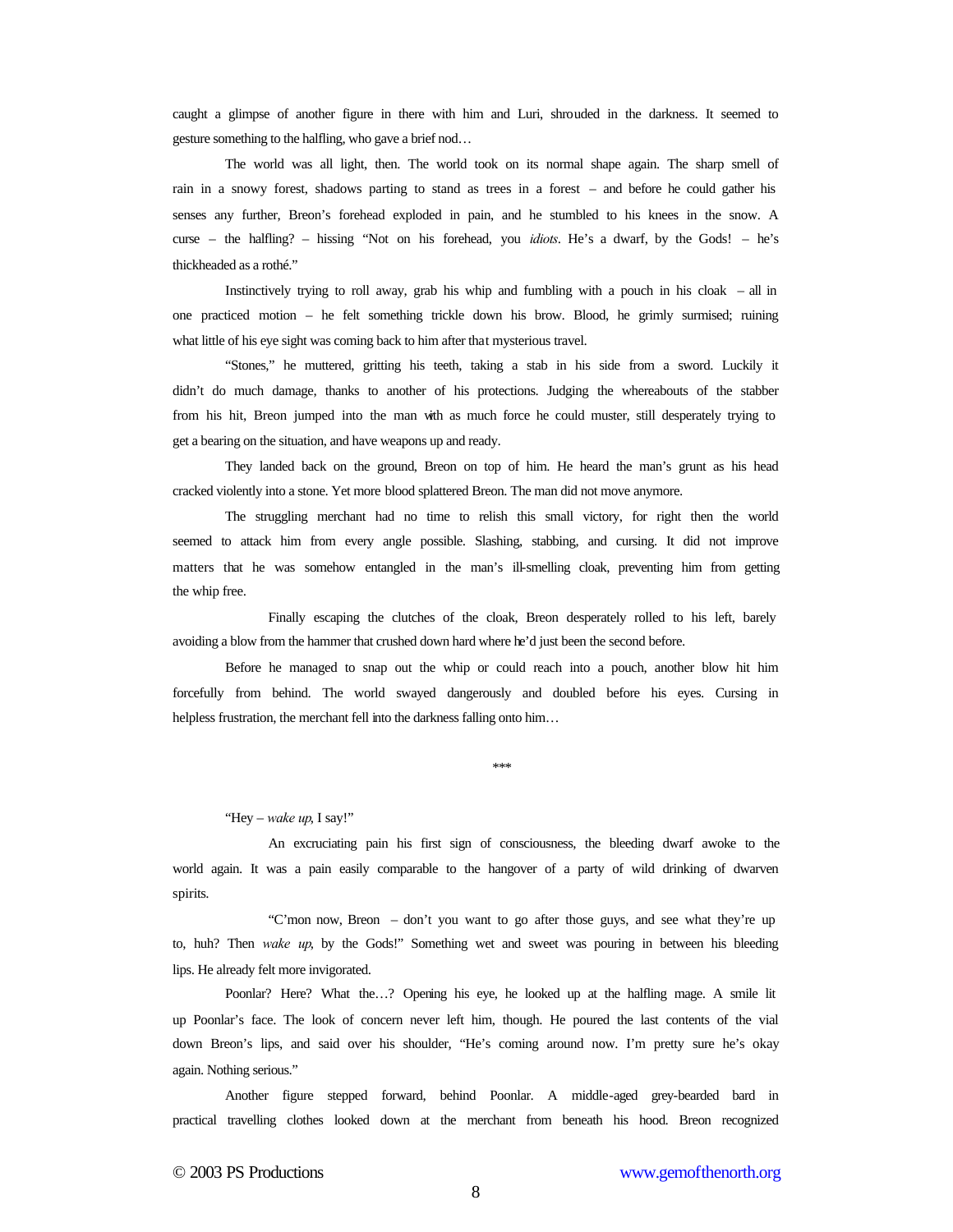Tonlar of Waterdeep. "Well met again, Breon. I honestly didn't think we would meet under such distressing circumstances. I do hope you're feeling better now."

Nodding in astonishment, Breon sat up, looked around for his hat. Finding it, he donned it – and that's when he discovered that he wasn't wearing his boots!

"WHAT?" he roared.

Helping him stand up, the bard and the mage nodded. "We are as bewildered as you are, about that, believe me," said Tonlar, "When we arrived, mere moments ago, most of them were already disappearing through that portal over there – " he pointed toward a shimmering light in the clearing, a hovering magical portal that hadn't been there before, " – and as we killed the one one standing over you with a hammer," he gestured to bloody snow, where the scorched and chopped body of a man lay twisted, his war hammer a few feet away, "we heard that halfling say something about "now having what they wanted," holding your boots up in the air in triumph. As if those boots were some kind of artifact or something… I don't get it. Who are 'they'?"

"By all the Gods of ill fortune if I know," Breon replied. Wearing the hat again, he no longer felt cold. Not even his feet were cold. He was still equipped as before. Apparently all that had been taken was his good ol' magical dwarven boots. Besides looking somewhat stupid just wearing green socks, here in the snow, he felt okay. Flops would have the laugh of her lifetime, if ever he told her about this. He made a mental note *never* to do that!

He looked at the two others. "How come ye two are here?" He turned to the halfling mage. "Didn't we agree ye stayed outta this, huh?"

Poonlar merely shrugged. "Well – I figured you could use some more help. Seems I was righ, even."

"Hm… Well, that's *two* times I owe ye now, I guess. What about ye, old bard? What's yer excuse, huh?" He flexed his shoulders. Damn his body was hurting. Nothing serious, however. A strange muddy rain was falling around them, giving the forest a weird look. Not under the protection of Silverymoon's wards, the weather was much harder here in the forest. Somewhere in the Moonwoods, he estimated.

"Breon, old friend – if you want to see where that Demon Dealer and his gang went, I suggest we jump into that portal over there before it evaporates," the bard said. "That is – if you can do it on bare feet."

"That's no problem… And I sure as the Nine Hells ain't gonna let them beat me that easy. Okay, let's go, then! But ye give me the abridged version of yer story on the way to that darned portal, understood?"

Walking as fast as Breon's still sore body could manage, the three moved over to the portal. Poonlar began telling what had transpired.

"I decided to follow you – at a fair distance, so you wouldn't notice me, of course. I knew that wouldn't be a good idea."

"Got that right, all right," Breon muttered.

"Well – I saw you walk through that door, and all of a sudden it disappeared from sight, seemingly fading away into the stonewall. I did not like that. As if that wasn't enough – dark clad fighters suddenly appeared seemingly out of nowhere… Blocking the way, if anyone should even consider finding that doorway again, I guess."

© 2003 PS Productions www.gemofthenorth.org